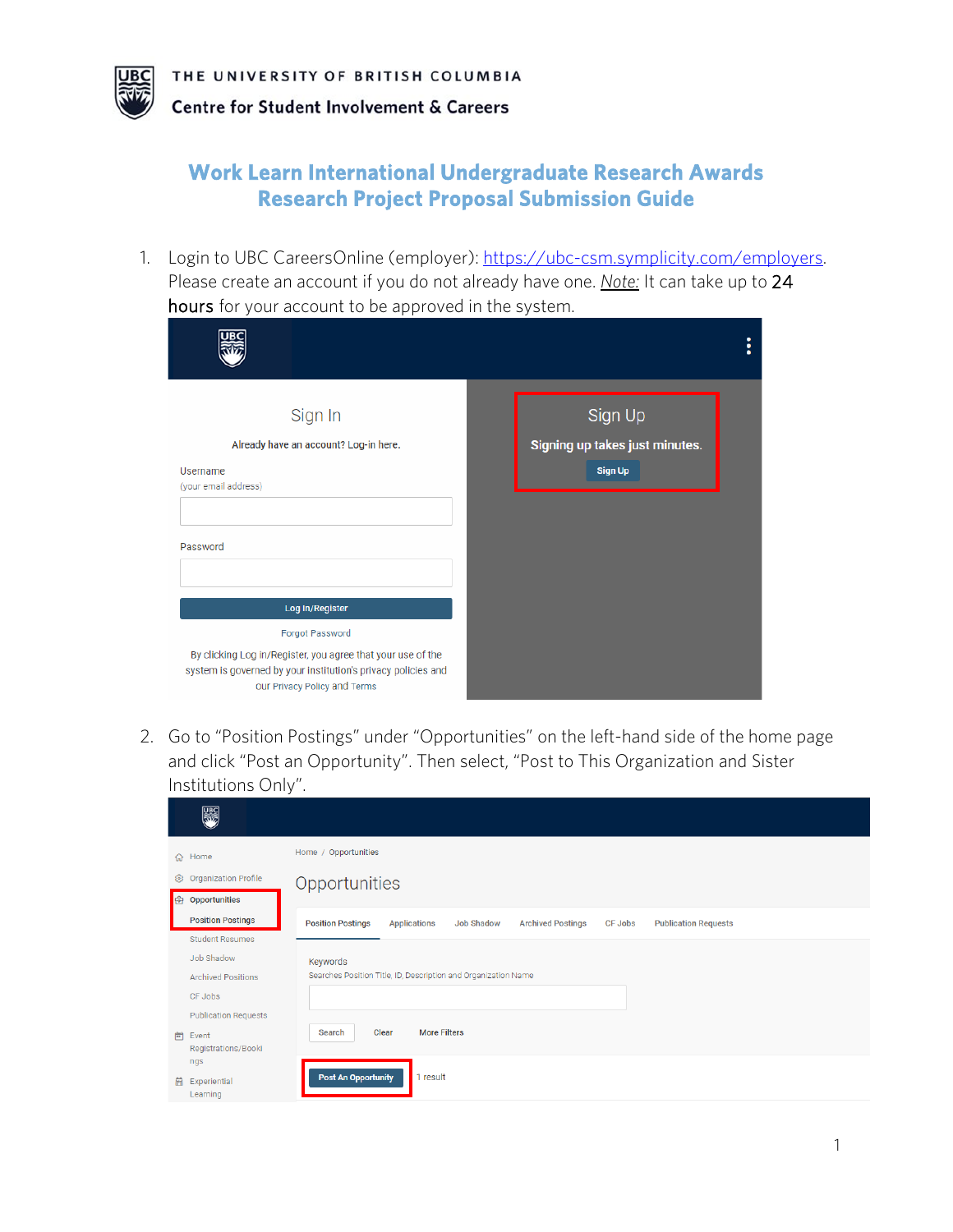

## Centre for Student Involvement & Careers

Where would you like to post your job? This Organization and its Sister **Symplicity Network Schools** Institutions Only Post your job and collect applicants Post your job and reach qualified across multiple schools on candidates from this organization Symplicity Recruit. Fees apply. This and its sister institutions only. school is included at no cost. Post to This Organization and Sister **Institutions Only** Post to Multiple Schools

 $\times$ 

3. Under "Job Type", select "UBC Vancouver Work Learn International Undergraduate Research Awards Program".

Position Type \*

- ◯ Full Time (30 hrs/wk or more)
- ◯ Part Time (29 hrs/wk or less)
- ◯ Volunteer
- O UBC Vancouver Work Learn Program
- **IDEC Vancouver Work Learn International Undergraduate** Research Awards Program
- ◯ UBC Arts Internship Program
- © Co-op KIN Vancouver Campus (30 hrs/wk or more)
- 4. Complete all the fields on the form. In particular, please ensure you address the following sections in detail:
- Outline of Research Project
	- o *Please provide a high-level overview of the research project. How will the student advance and contribute to the goals of the project?*
- Student Responsibilities
	- o *Please provide a description of the different tasks that the student will be performing.*
	- o *Who will be the student's supervisor? Please describe the level of interaction and ongoing support the student will receive.*
- Skills Gained
	- o *Select all skills that apply to the research position.*